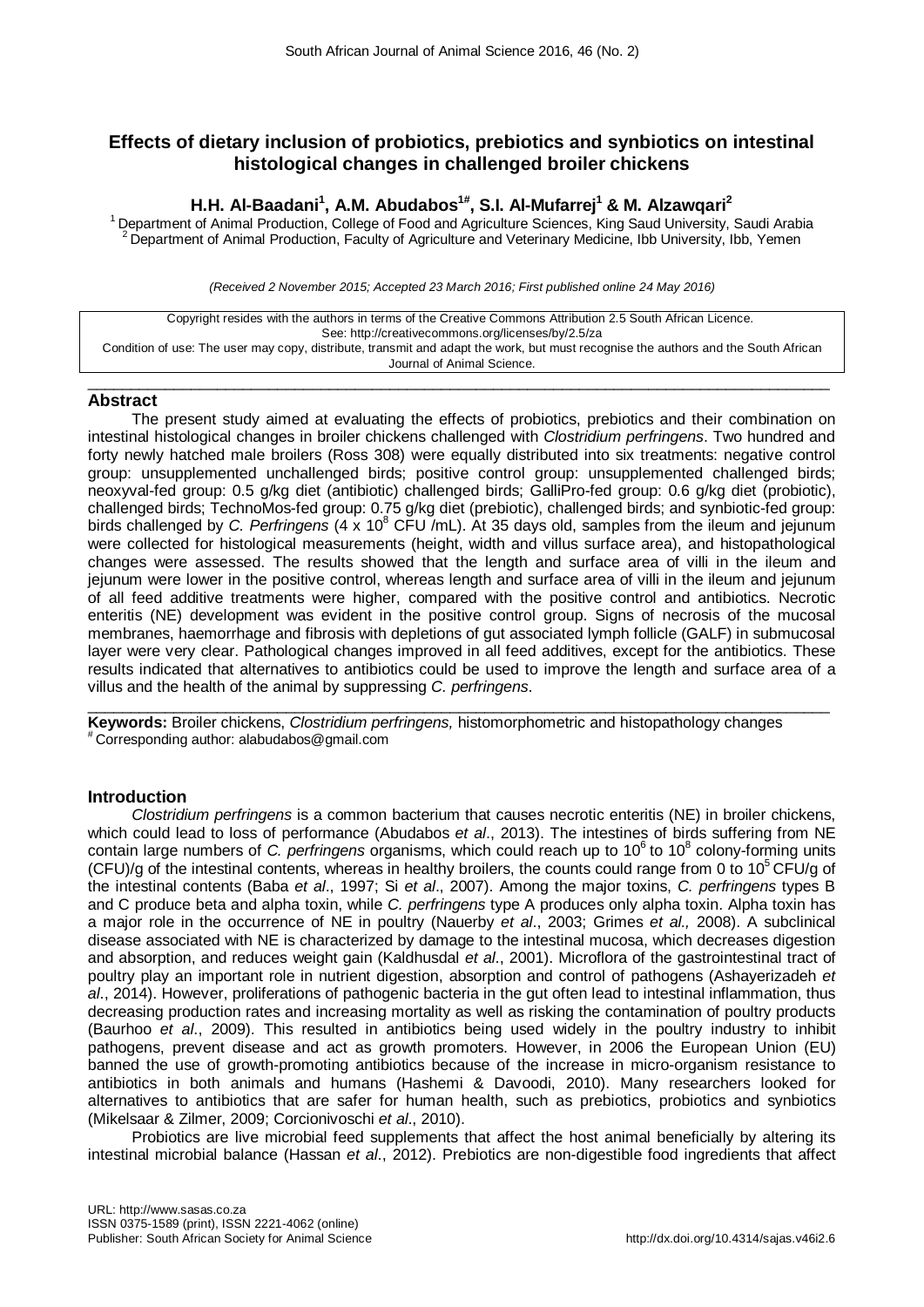the host beneficially by selectively stimulating the growth and activity of one or a limited number of bacteria in the colon (Gibson *et al*., 2010). Synbiotics, on the other hand, are mixtures of probiotics and prebiotics (Yang *et al*., 2009). Prebiotics provide a great place for probiotics to thrive (Sekhon & Jairath, 2010). Studies showed that the *Bacillus subtilis* strain improved intestinal microflora and inhibited pathogenic strains such as campylobacter and *Clostridium* species in broiler chickens (Mountzouris *et al*., 2007; Nayebpor *et al*., 2007; Ashayerizadeh *et al*., 2011; Abudabos *et al.*, 2013). On the other hand, *B. subtilis* was shown to have a positive effect on the histomorphological and gut integrity of villi against *C. perfringens*-induced NE in broiler birds (Jayaraman *et al*., 2013).

Positive effects of prebiotics such as mannan-oligosaccharides (derived from yeast cell walls) have been reported in several studies (Klis *et al.*, 2002). Oligosaccharides are believed to stimulate the growth of certain bacteria, especially *Lactobacillus* and *Bifidobacteria* species. Gibson & Wang (1994) reported that fermentation products in the intestine could in part explain the inhibition of pathogenic bacteria such as *C. perfringens* by oligosaccharides. Therefore, these products might be promising alternatives to antibiotic growth promoters in poultry feeding (Samanya & Yamauchi, 2002).

However, the results of previous studies on the effectiveness of eubiotic supplementation to poultry diets were inconsistent regarding the intestinal histological changes under challenge by *C. perfringens*. The purpose of this study was to differentiate between the effects of antibiotic, probiotic, prebiotic and synbiotic supplementation on intestinal histological changes in broiler chickens that were challenged with *C. perfringens*.

### **Materials and Methods**

Two hundred and forty newly hatched chicks (Ross 308) were used in this experiment. The birds were obtained from a commercial hatchery (Al Bayad Farms Co., Riyadh, Saudi Arabia). The experimental period was from 1 to 35 days old. The chicks were reared in electrically heated cages, and divided into six treatment groups. The temperature was set at 33 ºC for the first week and gradually decreased to 22 ºC at the end of the third week, where it remained constant until the end of the experiment. Feed and water were provided ad libitum and birds were maintained on a 24-hour light schedule. Birds were fed starter (0 - 14 days) and finisher (15 - 35 days) diets based on maize and soybean meals in mashed form. Dietary treatments were distributed randomly to each block according to Table 1.

| Treatment        | <b>Supplement</b>                                                                     | C. perfringens<br>$(4x10^8$ CFU/mL) <sup>1</sup> |  |
|------------------|---------------------------------------------------------------------------------------|--------------------------------------------------|--|
| Negative control | No                                                                                    | No                                               |  |
| Positive control | No                                                                                    | Yes                                              |  |
| Antibiotic       | Commercial Neoxyval® $(0.5 \text{ g/kg})^1$                                           | Yes                                              |  |
| <b>Probiotic</b> | GalliPro <sup>®</sup> (0.6 g/kg) <sup>2</sup>                                         | Yes                                              |  |
| Prebiotic        | TechnoMos® $(0.75 \text{ g/kg})^3$                                                    | Yes                                              |  |
| Synbiotic        | Mixture of GalliPro <sup>®</sup> (0.6 g/kg) and<br>TechnoMos <sup>®</sup> (0.75 g/kg) | Yes                                              |  |
|                  |                                                                                       |                                                  |  |

**Table 1** Dietary treatments for broiler chickens challenged with *Clostridium perfringens*

Group 1 contains 200 mg oxytetracycline and 200 mg neomycin (Sogeval Laboratory, France). Group 2 consists of *Bacillus subtilis*, based direct fed microbial (DMF) (Brioche, Lone, Germany). Group 3 is rich in MOS and β-1, 3 glucanes and derived from the *Saccharomyces cerevisiae* cell membrane of the yeast (Brioche, Lone, Germany). 1 according to Abudabos *et al*. (2013).

On days 15 and 17, the chicks were gavaged with 1 mL cocktail containing 4 x 10<sup>8</sup> CFU/mL *C*. *perfringens,* which was obtained commercially (MicroBiologics, Cloud, Minn, USA).

On day 35, the small intestines from eight birds per treatment were removed aseptically. The ileum (proximal to ileo-caecal junction) and jejunum (proximal to Meckel's diverticulum) were separated. A 2-cm samples were taken from both the ileum and jejunum for histology measurements without straining the intestinal wall. Samples were fixed in 10% (vol/vol) phosphate-buffered formalin for at least 72 hours, after which they were dehydrated in graded alcohol, and embedded in paraffin. Sections of 5 μm were cut from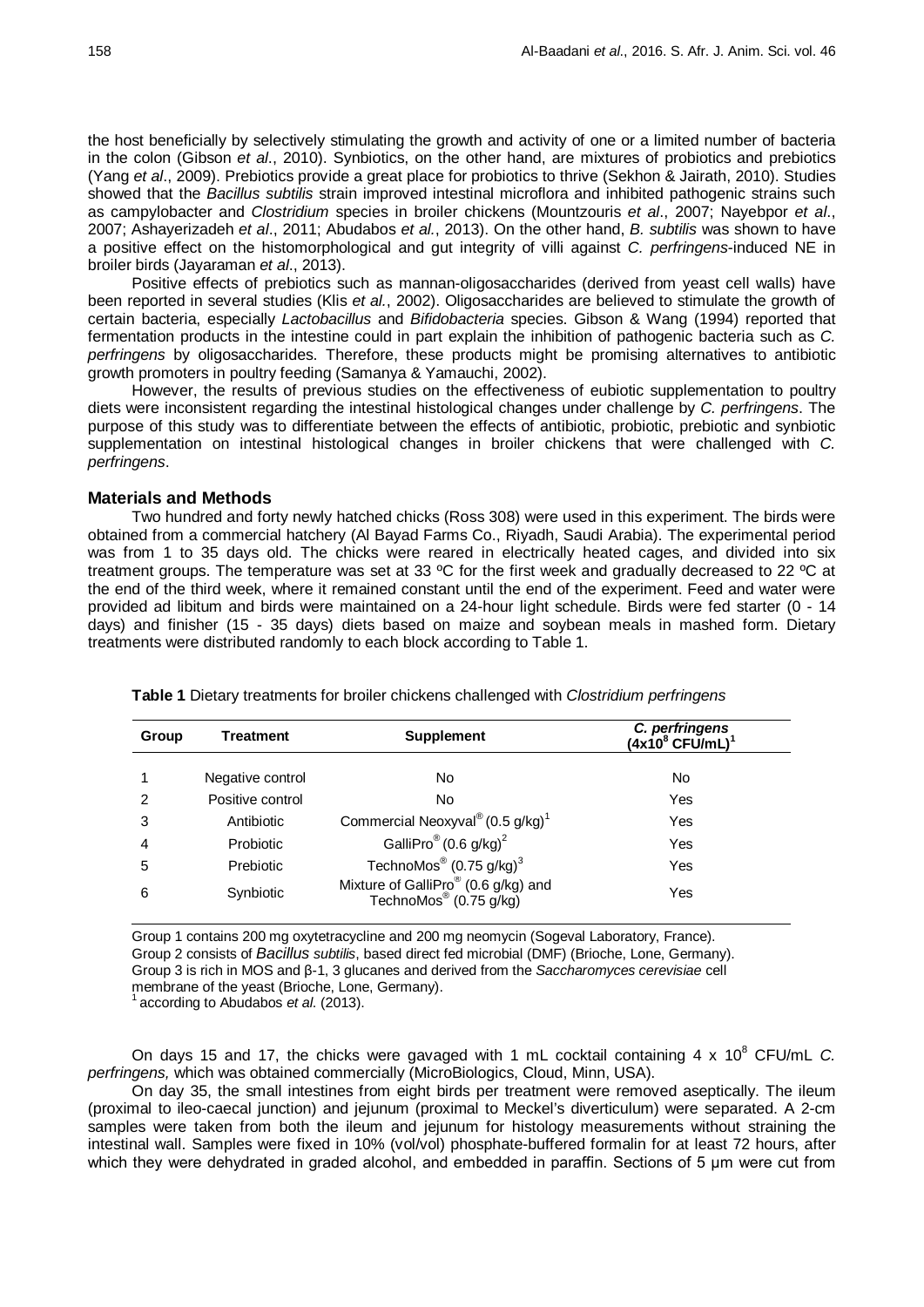each sample by the microtome system and stained with haematoxylin and eosin according to the method described by Samanya & Yamauchi (2002) and Hassan *et al.* (2012).

Measurements of villus height and width were based on at least six well-oriented villi per section per bird using an Ix71 Inverted Olympus Microscope (eyepiece: WH10x; objective lens: 4x) and a PC-based image analysis system (Olympus DP72 microscope digital camera; Olympus NV, Aartselaar, Belgium) with software analysis (cellSens digital imaging software for research application). Villus height and width data were used to calculate villus surface area  $[2\pi \times (W/2) \times L]$ , where W = villus width and L = villus length (Sohail *et al*., 2012).

Histopathological changes in the samples were examined microscopically (300 to 1200x). Lesions that are described include intestinal lesion scores; gut associated lymphoid follicles; intestinal structures (villus height and thickness) and intestinal crypts; goblet cells in villus enterocytes; necrosis of intestinal villus tips, inflammatory cells and desquamation of villus epithelial cells inside the intestinal lumen. Submucosal congestion and haemorrhage were observed in all samples according to the method described by Belih *et al*. (2015).

All data were analysed as a completely randomized block design using the general linear model of SAS (2008). The statistical differences between means were analysed with Duncan's multiple range test of the GLM procedure. Data were subjected to ANOVA with JMP software version 11, before being analysed with SAS (Leandro *et al*., 2011).

### **Results and Discussion**

The effects of dietary additives on intestinal histomorphology in broiler chickens are presented in Table 2.

| <b>Treatments</b> | <b>Ileum</b>        |                    |                                 | Jejunum             |                    |                                 |
|-------------------|---------------------|--------------------|---------------------------------|---------------------|--------------------|---------------------------------|
|                   | $(\mu m)$           | W<br>(µm)          | <b>SA</b><br>(mm <sup>2</sup> ) | $(\mu m)$           | W<br>$(\mu m)$     | <b>SA</b><br>(mm <sup>2</sup> ) |
| Negative control  | 423.65 <sup>b</sup> | 73.91 <sup>b</sup> | 0.094 <sup>b</sup>              | 520.06 <sup>c</sup> | 66.33 <sup>a</sup> | 0.109 <sup>d</sup>              |
| Positive control  | 353.10 <sup>c</sup> | 70.29 <sup>b</sup> | $0.076$ $\degree$               | 432.10 $d$          | 67.75 <sup>a</sup> | 0.092e                          |
| Antibiotic        | 344.36 <sup>c</sup> | 69.46 <sup>b</sup> | $0.075$ <sup>c</sup>            | 561.29 <sup>c</sup> | 58.26 <sup>b</sup> | $0.104$ <sup>d</sup>            |
| Probiotic         | 504.21 $a$          | 79.58 ab           | 0.128 <sup>a</sup>              | 623.25 <sup>b</sup> | 65.12 <sup>a</sup> | $0.128$ <sup>c</sup>            |
| Prebiotic         | 527.94 <sup>a</sup> | 84.65 <sup>a</sup> | $0.140^{a}$                     | 643.89 <sup>b</sup> | 68.45 <sup>a</sup> | $0.138^{b}$                     |
| Synbiotic         | 452.28 $b$          | 84.39 <sup>a</sup> | $0.124$ <sup>a</sup>            | 733.56 <sup>a</sup> | 68.74 <sup>a</sup> | $0.158$ <sup>a</sup>            |
| <b>SEM</b>        | 15.024              | 3.742              | 0.006                           | 11.103              | 1.357              | 0.004                           |
| $P$ -value        | < .0001             | 0.0027             | < .0001                         | < .0001             | < .0001            | < .0001                         |

**Table 2** Effects of dietary supplementation with antibiotic, probiotic, prebiotic and synbiotic on histomorphometric measurements of small intestine in broilers (35 days)

L: villus length; W: villus width; SA: surface area.

SEM: standard error of the mean.<br><sup>a- e</sup> Means values within a column with different superscripts are significantly different (*P* <0.05).

Ileum and jejunum villus length and surface area were lower (*P* <0.05) in the positive control group compared with the negative control group. This might be due to *C. perfringens,* which caused necrotic inflammation in the intestinal wall (Kaldhusdal *et al*., 2001; Teo & Tan, 2005), whereas villus width showed no differences in the positive control group compared with the negative control. Supplementations of probiotic, prebiotic and synbiotic groups increased the length and surface area of villi in the ileum and jejunum, compared with the positive control and antibiotic groups (*P* <0.05). In addition, antibiotic supplementation increased (*P* <0.05) the length and surface area of villi in the jejunum, compared with the positive control group, whereas the ileum was not affected. On the other hand, dietary supplementation with synbiotics increased ( $P$  <0.05) the length and surface area of jejunum villi compared with all other groups. Synbiotic supplementation decreased ileum villus length compared with the probiotic and prebiotic groups (*P* <0.05). These findings are in line with the results of Samanya & Yamauchi (2002), who reported that *B. subtilis* led to an increase in villus height in the small intestine. Abdel-Raheem *et al*. (2012) and Sen *et al*.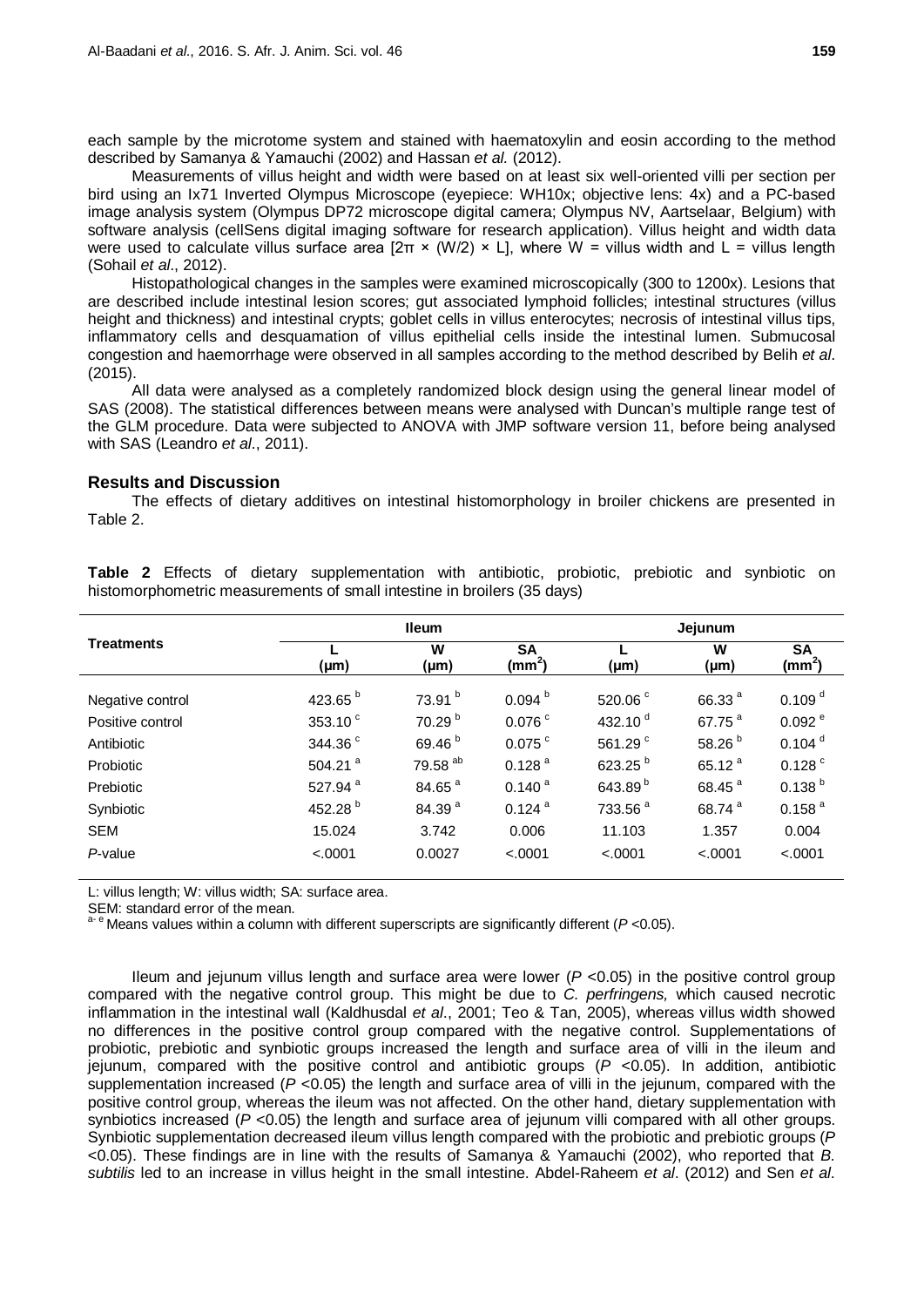(2012) reported that dietary supplementations of *B. subtilis* increased villus length in comparison with the dietary control. In a later study, *B. subtilis* was found to increase the length and surface area of villi when compared with the positive control group under challenge by *C. perfringens* (Jayaraman *et al*., 2013). Higher surface area in villi was reported as a result of MOS supplementation as prebiotic compared with the control group (Loddi *et al*., 2002). Oliveira *et al*. (2009) found that the addition of the antibiotic to broiler feed caused low villi height, which was explained by the suppressing effect of the antibiotic on beneficial bacteria in the gut, such as *lactobacillus* and *bifidobacteria*.

Jejunal villus width was not affected (*P* >0.05) by dietary supplementation compared with the positive control group, except for the antibiotic group, which had lower width. Ileal villus width for the prebiotic and synbiotic groups was higher than the positive control and antibiotic groups. Gunal *et al*. (2006) and Chichlowski *et al.* (2007) demonstrated that the villus width was not affected by probiotic and antibiotic flavomycin compared to the basal diet of broilers.

The results reported in this trial indicate that villus height is a direct representation of intestine function and health (Uni *et al*., 1995). This suggests that the villus function is activated after feeding dietary probiotics, prebiotics and synbiotics (Zhang *et al*., 2005). Also, the increased surface area reported in this trial as a result of probiotic, prebiotic and synbiotic supplementation may improve the absorption of nutrients (Caspary, 1992; Khambualai *et al*., 2010).

The results of the histopathological changes in the small intestine from various groups are presented in Figures 1 - 12). Birds that were fed on the unsupplemented diet and were not infected with *C. perfringens* (control negative group) showed normal intestinal coats, with a few goblet cells in villus enterocytes (Figure 1). The control positive group showed broad tips of the intestinal villi with a proliferation of enterocytes, together with heterophils infiltration and oedema in the lamina propria (Figure 2).



**Figure 1** Intestine of chicken (negative control group) showing normal intestinal coats structures (villus height and width) and intestinal crypts. A few goblet cells in villus enterocytes. H&E (X 300).



**Figure 2** Intestine of chicken (positive control group) showing broad ulcerated villus surface (thick arrow), thickened lamina propria infiltrated by heterophils (arrowhead) and intense desquamation of villus epithelial cells (thin arrow). H&E (X 1200).

The results of the histopathological changes in the small intestine from birds that fed on the unsupplemented diet and were infected with *C. perfringens* (positive group) are presented in Figures 3 and 4. Some villi tips were partially desquamated with the presence of sheets inside their lumen, metaplasia of goblet cells and submucosa containing some extravaseted erythrocytes (haemorrhage), while the gut associated lymph follicle (GALF) revealed a reduction of leukocytes cells (lymphoid depletion). In some cases, disorganized villus height and width were reported. Sticking of eosinophilic mucous containing some inflammatory cells in the intestinal mucosa is clear in the positive group. In some cases, submucosal fibroblast proliferation (fibrosis) was observed and tunica muscular appeared oedematous (Figures 3 and 4).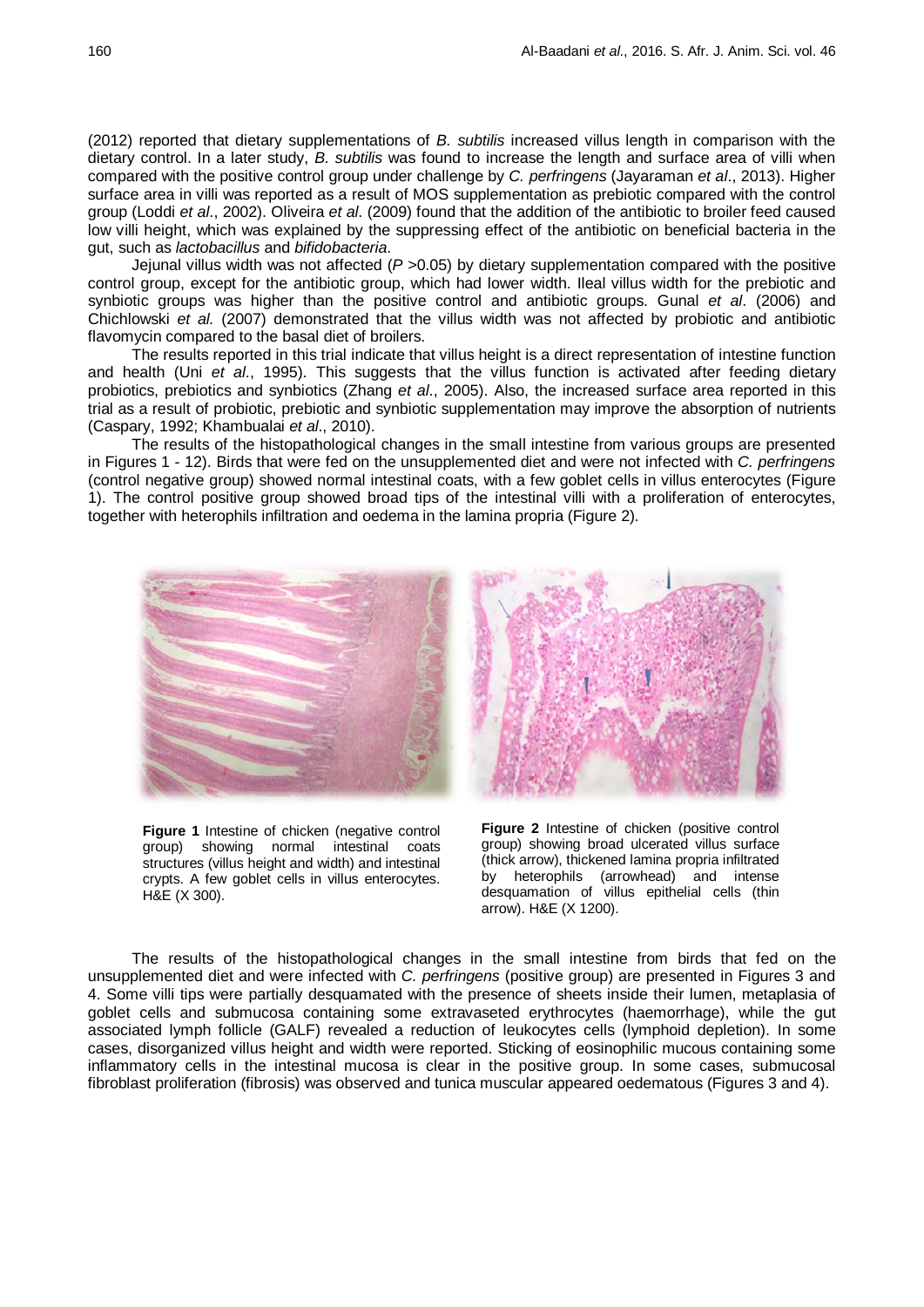

**Figure 3** Intestine of chicken (positive control group) showing sever depletions of gut associated lymphoid follicles (thick arrow), a few extravasated erythrocytes (arrowhead) and spindle cells proliferation (thin arrow). H&E (X 1200)

**Figure 4** Intestine of chicken (positive control group) showing disorganized villi with fusion in some villus tips (thick arrow), lumens contain desquamated epithelial cells, and sheet with some inflammatory cells (arrowhead) and<br>thickened mucosal lamina propria by lamina propria inflammatory cells (thin arrow). H&E (X 300)

Dietary supplementation with the antibiotic showed partial necrotic enteritis in the inner third of the intestinal villi, characterized by loss of tissue architecture and accumulation of tissue debris, mucus and desquamated intestinal sheets in the lumens (Figures 5 and 6). Height and width of intestinal villi were more regular than the positive control group without inflammatory cells. Epithelial proliferation in the villi and intestinal crypts, accompanied by goblet cell metaplasia or partial desquamations, submucosal congestion, haemorrhage of GALF (Figure 7) were also observed in the antibiotic group.



**Figure 5** Intestine of chicken (antibiotic group) showing partial necrosis of some villi tips (thick arrow), inflammatory exudate inside the intestinal lumen (arrowhead). H&E (X 300)

**Figure 6** High power resolution of the previous figures to show necrotic intestinal villus tips (arrow) and presence of mucous, desquamated intestinal sheet within the intestinal lumen (arrowhead). H&E (X 400).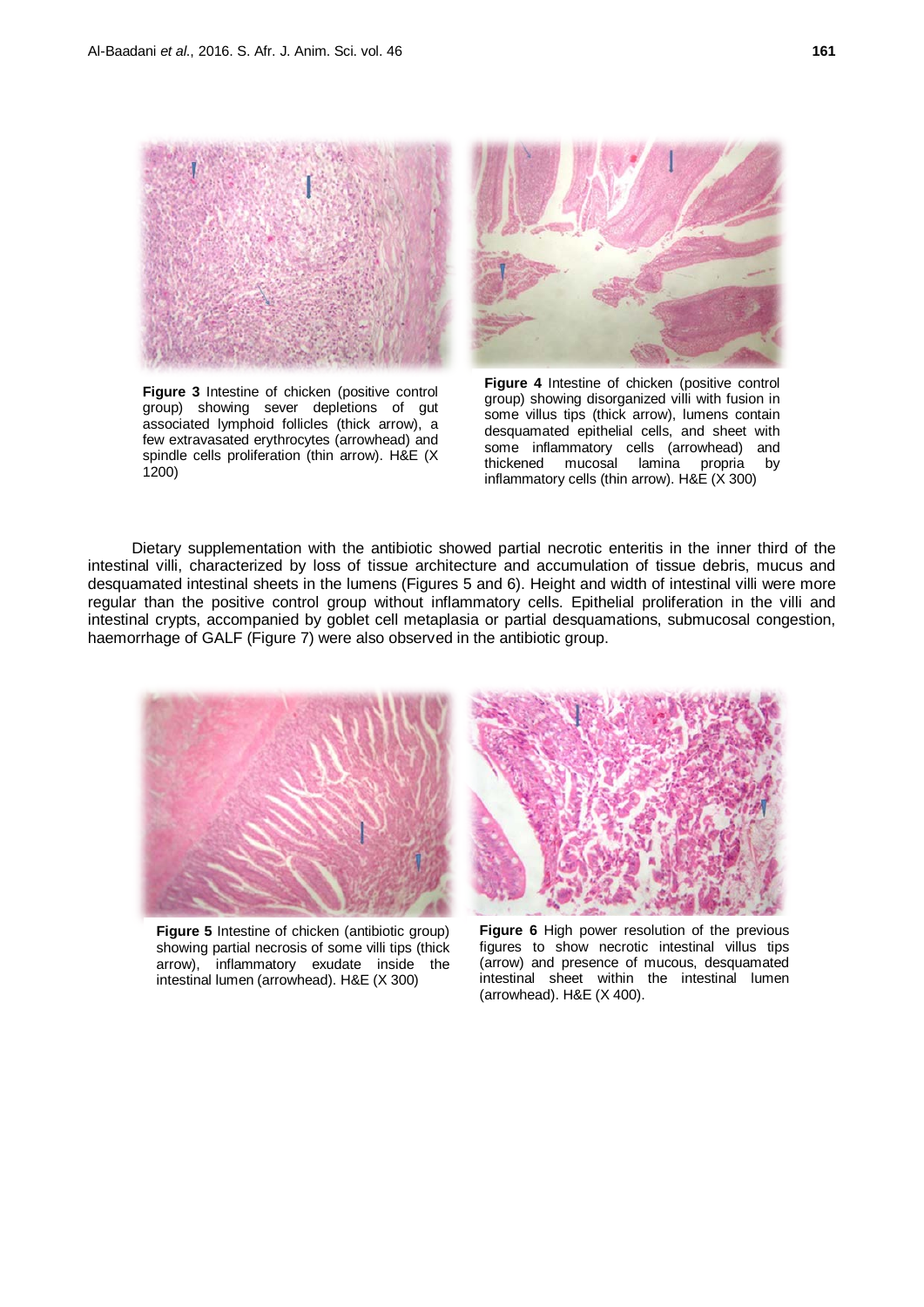

**Figure 7** Intestine of chicken (antibiotic group) showing proliferative villus epithelium and gland, with goblet cells metaplasia (arrow), partial necrosis of some villus epithelium (arrowhead), together with submucosal congestion and hemorrhage (thin arrow). H&E (X 300).



**Figure 8** Intestine of chicken (probiotic group) showing separation and coagulated necrosis of villus superficial tips (arrow), regenerative attempts from the lower villus epithelium and intestinal crypts (arrowhead) and a few inflammation cells and desquamation epithelial in the intestinal lumen (thin arrow). H&E (X 300).

The probiotic group had normal appearance in villi height and width. However, partial coagulated necrosis, separation of some villi tips, desquamated epithelial sheet and a few inflammatory cells were observed in the lumen. Regenerative attempts were also detected in the deep structure of villus epithelium and crypts (Figures 8 and 9).



**Figure 9** Intestine of chicken (probiotic group) showing hyper plastic lymphoid tissue (arrow) and broad (thickened) intestinal villi (arrowhead). H&E (X 300).

**Figure 10** intestine of chicken (Prebiotic group) showing broad and thickened villus tips in most intestinal villi and an increase in absorptive surfaces without exudate in the lumen. H&E (X 300).

The small intestine of the prebiotic supplemented group exhibited broad and thick tips in most intestinal villi with an increase in the intestinal width and the absorptive surfaces without exudate inside the lumen. However, some villi revealed goblet cell proliferations (Figure 10).

The synbiotic group showed tall and thin intestinal villi, lined by hyperplastic villus epithelium containing numerous goblet cells, as well as a few necrotic tissues, and desquamated epithelium on the surface of the intestinal villi (Figures 11 and 12).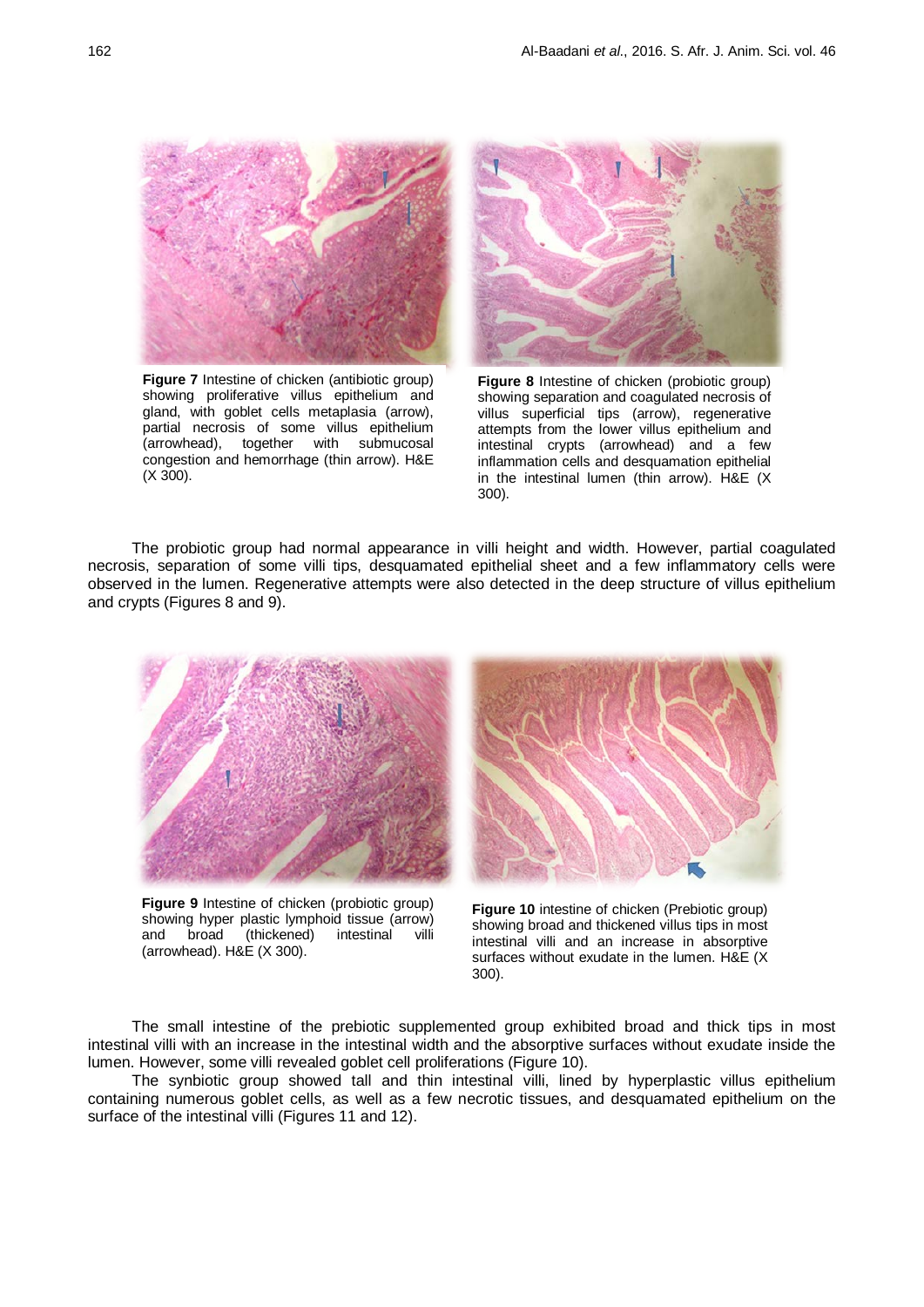

**Figure 11** Intestine of chicken (mixture group) showing tall and thin intestinal villi lined by hyperplastic villus epithelium containing numerous goblet cells (arrowhead), beside a few necrotic tissue (arrow), and desquamated epithelium on the surface of some intestinal villi (thick arrow). H&E (X 300).



**Figure 12** Intestine of chicken (mixture group) showing organized and apparently normal villi with fusion villi (arrow), and congestion of the muscular blood vessels (arrowhead). H&E (X 300).

The lesion score in the positive control group (infected with *C. perfringens,* without supplementation) developed NE. Compared with the negative control group (uninfected), disorganized villus height and width, sticking of eosinophilic mucous containing some inflammatory cells on the intestinal mucosa and necrosis of the mucous membranes were observed, as well as haemorrhage and fibrosis with depletions of GALF of leukocytes cells in the submucosal. Lymphoid depletion could indicate a negative effect on the immune status of the birds since they are unable to produce enough antibodies as a result of NE. This result is in agreement with Gazdzinski & Julian (1992), who reported that turkeys infected with *Clostridial enteritis* were observed to have lymphoid depression in the bursa of Fabricius, due to clostridial toxin. In addition, the broad tips of the intestinal villi with the proliferation of enterocytes, together with heterophil infiltration and oedema in the lamina propria, were consistent with the results by Olkowski *et al*. (2006). The results of this study are consistent with those of Jayaraman *et al*. (2013), who reported that birds infected with *C. perfringens* showed markedly thickened mucosa, haemorrhages and intestinal ballooning. Asaoka *et al*. (2004), Yang *et al*. (2009) and Khambualai *et al.* (2010) found that NE was characterized by extensive necrosis in the mucosa and haemorrhages, as well as inflammatory cell infiltration in birds infected with *C. perfringens*. This is also evident from the ability of the groups that were supplemented with prebiotics, probiotics and synbiotics to control the NE. Similar results showed that dietary supplementation with probiotics and prebiotics improved the morphometric histological status and absorption surface, and decreased pathogenic bacteria (Awad *et al*., 2009). According to Kizerwetter-Swida & Binek (2008), dietary supplementation with probiotics decreased *C. perfringens* counts in the small intestine of turkeys. Hassan *et al*. (2012) showed that the use of probiotics and prebiotics led to inhibition of pathogenic bacteria, which destroy the intestinal wall with toxins. This can be attributed to the production of anticlostridial factors by *B. subtilis* (Teo & Tan, 2005) and that this prebiotic inhibits *C. perfringens*-induced NE by competitive exclusion that improves intestinal health (Brennan *et al*., 2013). The synbiotic group showed synergies between the probiotics and prebiotics. It is hypothesized that the increase in the number of beneficial bacteria led to improved intestinal health of the bird. These results are in agreement with those reported by Awad *et al*. (2009). Many researchers have reported that probiotics and synbiotics enhance the performance of broilers by improving the intestinal morphology and microbial balance associated with suppressing pathogens and increasing the nutrient digestibility in the small intestine (Li *et al*., 2007; Ashayerizadeh *et al*., 2009). Birds that are experiencing chronic intestinal enteritis are in a constant mode of inflammation and recovery (Star *et al*., 2010). This may lead to changes in the villi and crypts as a result of the renewal of the villi as a response to inflammation from pathogens or their toxins. The effect of inflammation due to pathogens or their toxins may lead to poor nutrient absorption and lower performance in birds (Xu *et al*., 2003).

### **Conclusions**

The result of this study showed that the worst histomorphometrical and histopathological measurements were associated with the positive control group. Villus surface area increased in the small intestine because of probiotic, prebiotic and synbiotic supplementation, which may improve the absorption of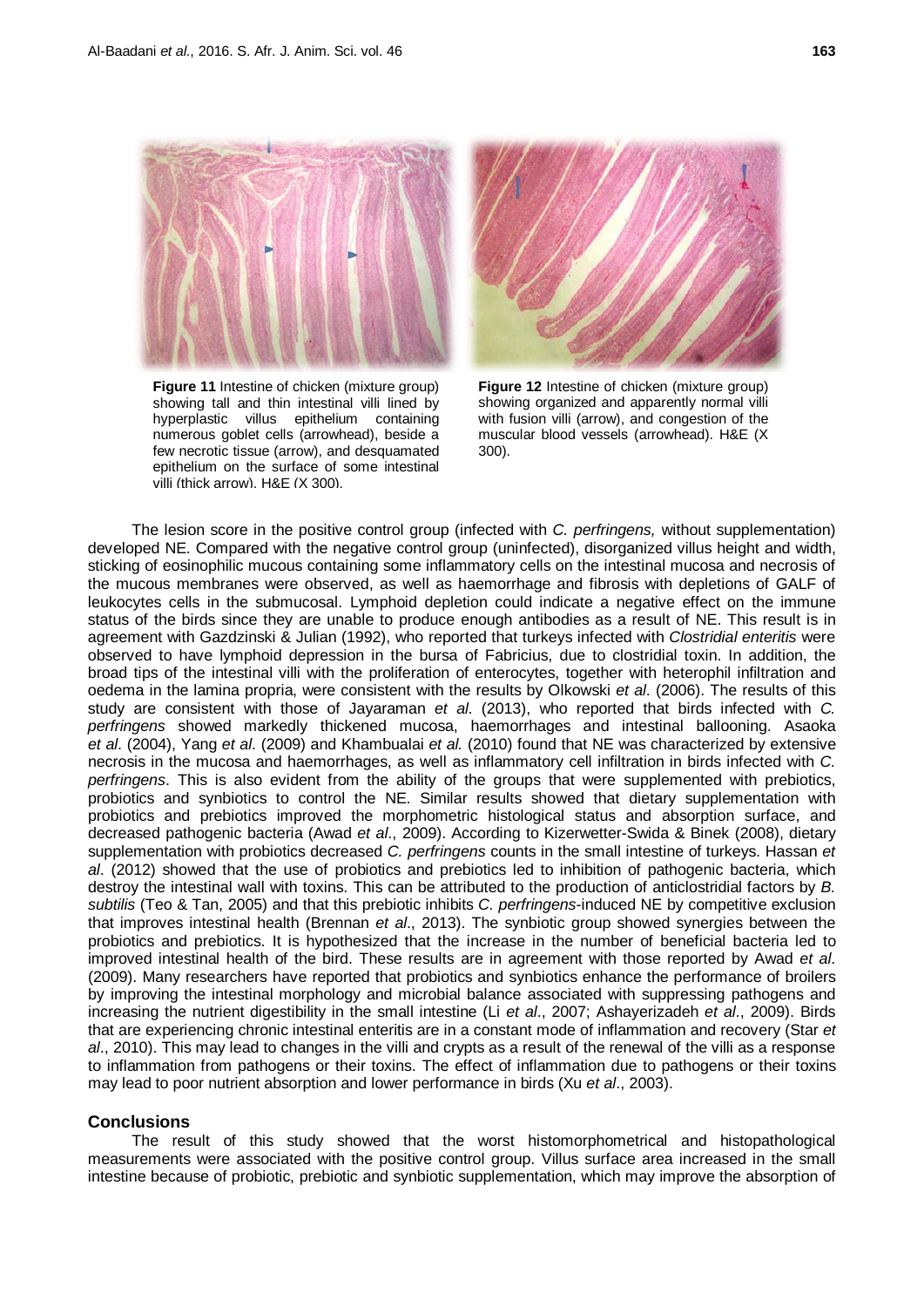nutrients and could be an indication of satisfactory intestinal status. Birds infected with *C. perfringens* and offered no supplementation developed markedly thickened mucosa, haemorrhages and intestinal ballooning. However, the groups that were offered prebiotics, probiotics and synbiotics were able to control the NE.

### **Acknowledgements**

The authors would like to extend their sincere appreciation to the Deanship of Scientific Research, Research Centre, at King Saud University, for funding this research.

#### **Authors' Contributions**

AM and HH designed, conducted the growth trial and collected the samples from the birds. M did the histological slides. AM and HH interpreted the slides and prepared the figures. AM, HH and SI did the statistical analyses. AM and HH wrote the manuscript and submitted the manuscript.

#### **Conflict of interest declaration**

There is no conflict of interest.

#### **References**

- Abdel-Raheem, S.M., Abd-Allah, S.M. & Hassanein, K.M., 2012. The effects of prebiotic, probiotic and synbiotic supplementation on intestinal microbial ecology and histomorphology of broiler chickens. Int. J. Agro. Vet. Med. Sci. 6, 277-289.
- Abudabos, A.M., Alyemni, A.H. & Al Marshad, M., 2013. Bacillus subtilis PB6 based-probiotic (CloSTAT ™) improves intestinal morphological and microbiological status of broiler chickens under clostridium perfringens challenge. Int. J. Agric. Biol. 15, 978-982.
- Asaoka, Y., Yanai, T., Hirayama, H., Une, Y., Saito, E., Sakai, H., Goryo, M., Fukushi, H. & Masegi, T., 2004. Fatal necrotic enteritis associated with Clostridium perfringens in wild crows *(Corvus macrorhynchos)*. Avian Patho. 33, 19-24.
- Ashayerizadeh, A., Dabiri, N., Ashayerizadeh, O., Mirzadeh, K.H., Roshanfekr, H. & Mamooee, M., 2009. Effect of dietary antibiotic, probiotic and prebiotic as growth promoters, on growth performance, carcass characteristics and hematological indices of broiler chickens. Pakis. J. Biol. Sci. 12, 52-57.
- Ashayerizadeh, A., Dabiri, N., Mirzadeh K. & Ghorbani, M., 2011. Effect of dietary supplementation of probiotic and prebiotic on growth indices and serum biochemical parameters of broiler chickens. J. Cell Anim. Biol. 5, 152-156.
- Ashayerizadeh, O., Dastar, B., Samadi, F., Khomeiri, M., Yamchi, A. & Zerehdaran, S., 2014. Comparison between the effects of two multi-strain probiotics and antibiotic on growth performance, carcass characteristics, gastrointestinal microbial population and serum biochemical values of broiler chickens. Sci. J. Anim. Sci. 3, 110-119.
- Awad, W., Ghareeb, K., Abdel-Raheem, S. & Böhm, J., 2009. Effects of dietary inclusion of probiotic and synbiotic on growth performance, organ weights, and intestinal histomorphology of broiler chickens. Poult. Sci. 88, 49-56.
- Baba, E., Ikemoto, T., Fukata, T., Sasai, K., Arakawa, A. & McDougald, L., 1997. Clostridial population and the intestinal lesions in chickens infected with Clostridium perfringens and Eimeria necatrix. Vet. Microbiol. 54, 301-308.
- Baurhoo, B., Ferket, P. & Zhao, X., 2009. Effects of diets containing different concentrations of mannanoligosaccharide or antibiotics on growth performance, intestinal development, cecal and litter microbial populations, and carcass parameters of broilers. Poult. Sci. 88, 2262-2272.
- Belih, S.S., Labib, Z.M. & Ragab, A.M., 2015. Role of Saltose probiotic for the control of the experimental infection of the Clostridium perfringens and the Coccidia in chickens. AJVS. 46, 20-41.
- Brennan, K., Graugnard, D., Xiao, R., Spry, M., Pierce, J., Lumpkins, B. & Mathis, G., 2013. Comparison of gene expression profiles of the jejunum of broilers supplemented with a yeast cell wall-derived mannan oligosaccharide versus bacitractin methylene disalicylate. Br. Poult. Sci. 54, 238-246.
- Caspary, W.F., 1992. Physiology and pathophysiology of intestinal absorption. Am. J. Clin. Nutr. 55, 299-308.
- Chichlowski, M., Croom, J., McBride, B., Daniel, L., Davis, G. & Koci, M., 2007. Direct-fed microbial PrimaLac and salinomycin modulate whole-body and intestinal oxygen consumption and intestinal mucosal cytokine production in the broiler chick. Poult. Sci. 86, 1100-1106.
- Corcionivoschi, N., Drinceanu, D., Pop, I.M., Stack, D., Ştef, L., Julean, C. & Bourke, B., 2010. The effect of probiotics on animal health. Anim. Sci. Biotechnol. 43, 35-41.
- Gazdzinski, P. & Julian, R., 1992. Necrotic enteritis in turkeys. Avian Dis. 36, 792-798.
- Gibson, G. & Wang, X., 1994. Regulatory effects of bifidobacteria on the growth of other colonic bacteria. J. Appl. Bacteriol. 77, 412-420.
- Gibson, G.R., Scott, K.P., Rastall, R.A., Tuohy, K.M., Hotchkiss, A., Dubert-Ferrandon, A., Gareau, M., Murphy, E.F., Saulnier, D. & Loh, G., 2010. Dietary prebiotics: current status and new definition. Food Sci. Technol. Bull. Funct. Foods 7, 1-19.
- Grimes, J.L., Rahimi, S., Oviedo, E., Sheldon, B.W. & Santos, F.B.O., 2008. Effects of a direct-fed microbial (Primalac) on turkey poult performance and susceptibility to oral salmonella challenge. Poult. Sci. 87, 1464-1470.
- Gunal, M., Yayli, G., Kaya, O., Karahan, N. & Sulak, O., 2006. The effects of antibiotic growth promoter, probiotic or organic acid supplementation on performance, intestinal microflora and tissue of broilers. Int. J. Poult. Sci. 5, 149-155.
- Hashemi, S. & Davoodi, H., 2010. Phytogenics as new class of feed additive in poultry industry. J. Anim. Vet. Adv. 9, 2295-2304.